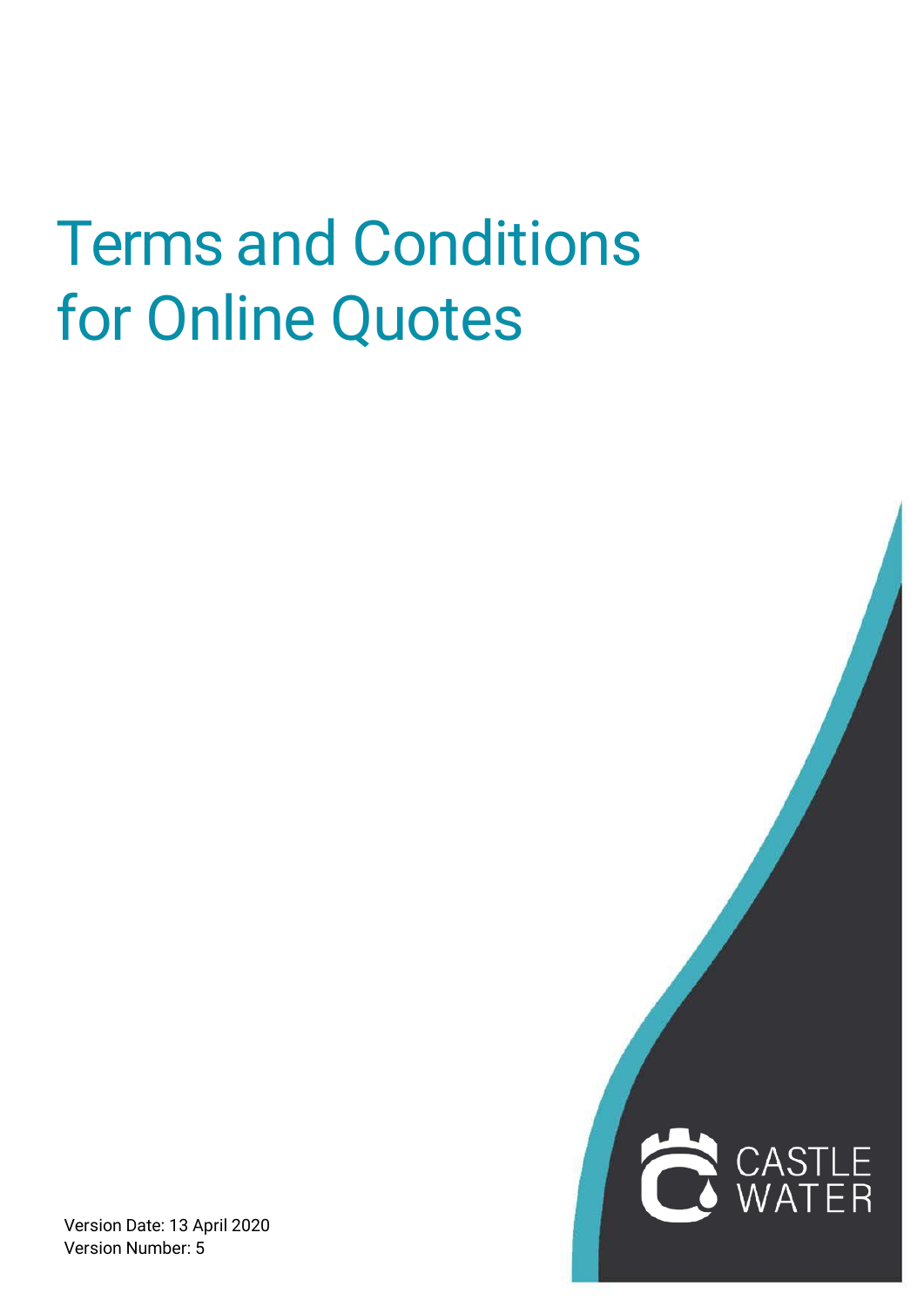## 1 Definitions

- 1.1 In these terms and conditions, the following words and expressions shall have the following meanings:
	- 1.1.1 "Charges" means the charges for the provision of the Services in accordance with these Terms and Conditions, the relevant Scheme of Charges and the National Scheme;
	- 1.1.2 "Customer" means a party occupying non-household premises which has been, is or will be liable to pay CWL in respect of Services;
	- 1.1.3 "CWL" means Castle Water Limited a limited company registered in Scotland with company number SC475583, with its registered office at 1 Boat Brae, Rattray, Blairgowrie, PH10 7BH and licensed by Ofwat to provide water and waste services in England;
	- 1.1.4 "National Scheme" means the document entitled "Scheme of Terms and Conditions for National Customers" of CWL available at [www.castlewater.co.uk/info;](http://www.castlewater.co.uk/info%3B)
	- 1.1.5 "Potential Customer" means a party which has sought an estimate from CWL for the provision of Services for Relevant Premises pursuant to this scheme of terms and conditions;
	- 1.1.6 "Relevant Premises" means the non -household premises in respect of which a Potential Customer has sought a quote for the provision of Services by CWL;
	- 1.1.7 "Scheme of Charges" means the scheme of charges for the relevant Wholesale Supplier for area in which the Customer's premises are located which is available at [www.castlewater.co.uk/info;](http://www.castlewater.co.uk/info%3B)
	- 1.1.8 "Services" means water supply and/or waste retail services pursuant to the Water Industry Act 1991.
- 1.2 Capitalised words and expressions shall bear the same meaning given to them in the National Scheme.
- 1.3 The Terms and Conditions are supplemental to and to be read in conjunction with the National Scheme.
- 1.4 Where these Terms & Conditions differ from or conflict with the National Scheme, these Terms & Conditions shall take precedence. Otherwise, the National Scheme remain in full force and effect and on the basis upon which we contract with you.
- 2 Online Estimation Portal
	- 2.1 CWL shall maintain a portal (the "Portal") to permit Potential Customers to obtain a quotation for the provision of Services by CWL (a "Quote"). The Portal is available at [www.castlewater.co.uk/quick-quote.](http://www.castlewater.co.uk/quick-quote)
	- 2.2 Any Quote generated by the Portal is an estimate based on the information provided by the Potential Customer and available data on the Central Market Operating System ("CMOS"). Where any of the rating base values are absent from CMOS, the Quote will be determined using the appropriate default values. The relevant rating base values are as follows: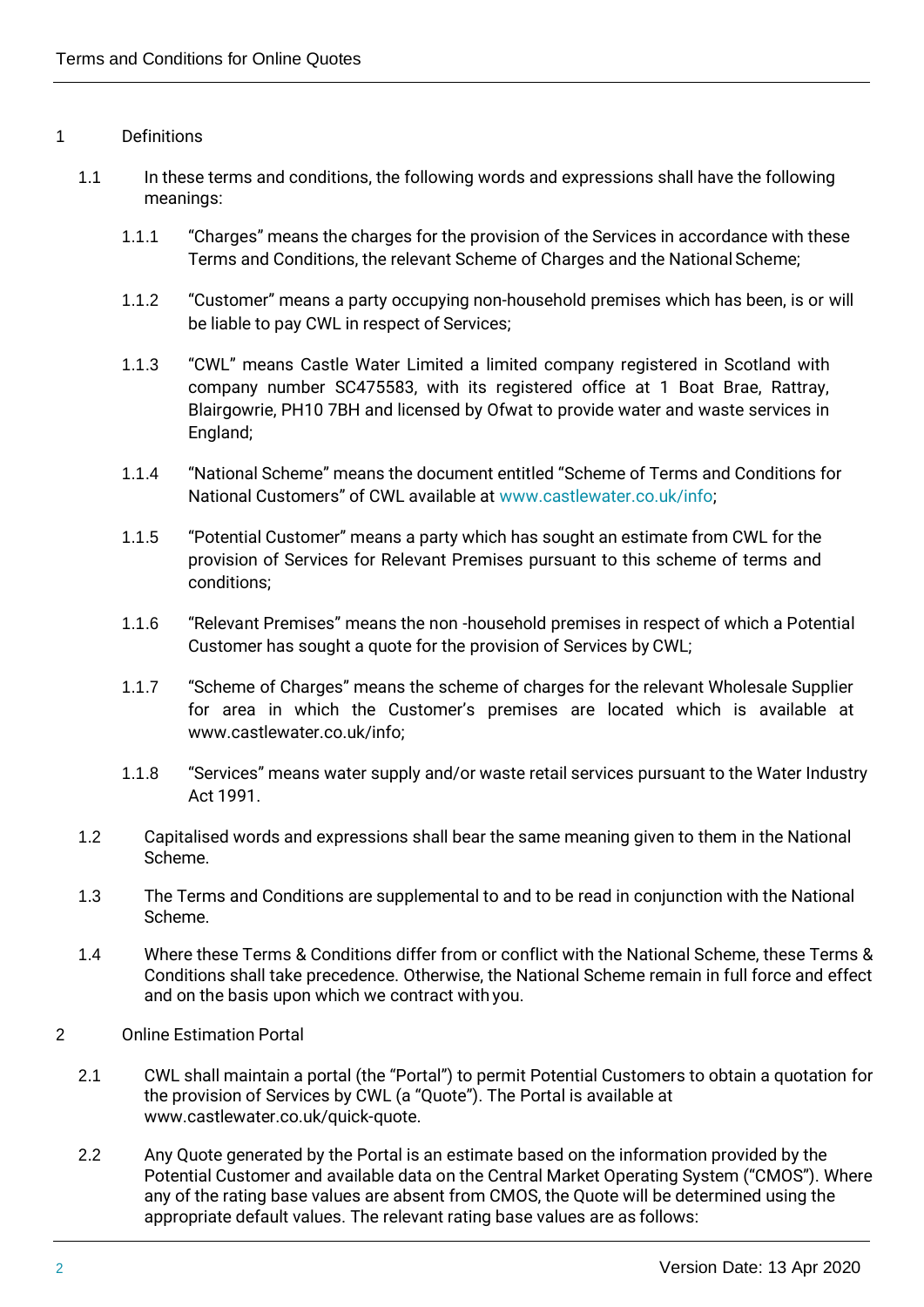- 2.2.1 Surface water and drainage area (m2)
- 2.2.2 Meter size (mm)
- 2.2.3 Consumption value per annum (m3/£)
- 2.3 The Quote is subject to variation if:
	- 2.3.1 the Relevant Premises do not correspond to the information maintained withinCMOS;
	- 2.3.2 any information provided by the Potential Customer in preparation of a Quote is incorrect; or
	- 2.3.3 the consumption of water at the Relevant Premises is not in accordance with the estimates set out in the quote.
- 2.4 A Quote cannot be used in conjunction with any other offer, discount or cashback offered by CWL.
- 2.5 Notwithstanding that a Potential Customer has obtained a Quote, CWL reserve the right to refuse to enter into a contract with the Potential Customer.
- 2.6 A Potential Customer is not obliged to enter into a contract with CWL as a result of obtaining a Quote through the Portal.
- 3 Availability
	- 3.1 Potential Customers will not be able to obtain a Quote where the Relevant Premises meet any of the following criteria:
		- 3.1.1 There are multiple sites;
		- 3.1.2 There will be any trade effluent services to be provided;
		- 3.1.3 Where a post-code cannot be found on CMOS; and/or
		- 3.1.4 Where a Quote is sought on behalf of a third party.
	- 3.2 Without prejudice to paragraph3.1,CWLmayprovide a quotation for anyRelevantPremises which meet any of the criteria set out in paragraph 3.1. Where a Potential Customer wishes to obtain a quotationinrespectofsuchRelevantPremises,suchPotentialCustomer should contactCWLby email to [switch@castlewater.co.uk.](mailto:switch@castlewater.co.uk)
- 4 Contract Commencement and Termination
	- 4.1 Where a Potential Customer accepts a Quote, these terms and conditions and the National Scheme form the basis of the contract between CWL and the Customer (the "Contract").
	- 4.2 The Customer agrees to enter into a contract for the Services from CWL for a minimum period of 24 months based on these Terms and Conditions, the National Scheme and the relevant Scheme ofCharges.
	- 4.3 This Contract will commence from the date the Customer transferred to CWL ("the Effective Date").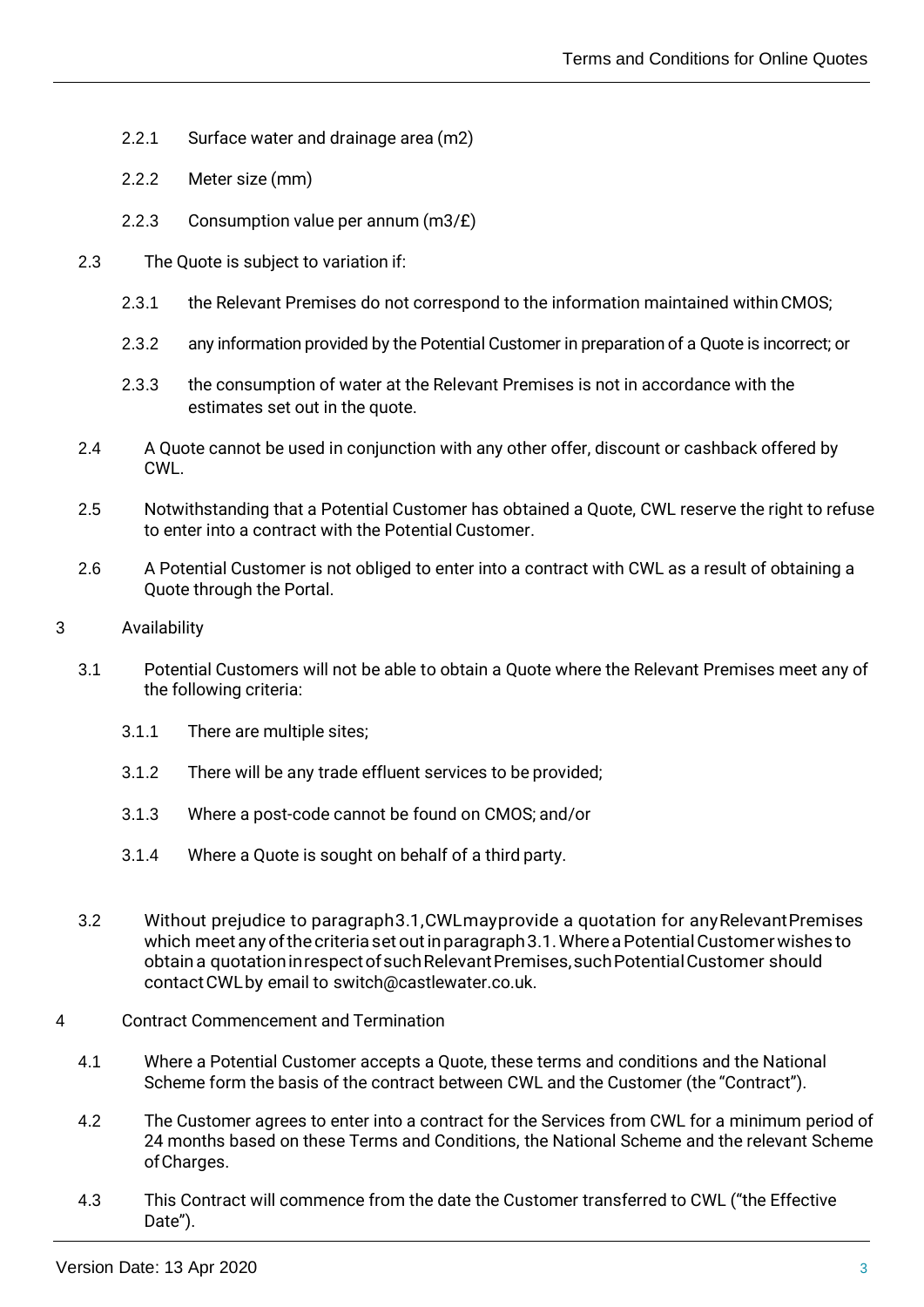- 4.4 The Contract will be based upon the Quote from the Effective Date until 31st March following the Effective Date.
- 4.5 The customer will be billed:
	- 4.5.1 For period commencing on the Effective Date and ending on the first occurring 31 March or 30 September following the Effective Date; and
	- 4.5.2 then for a 6 month period commencing on 1st April or 1 October until the expiry of a period of 2 years following the Effective Date.
- 4.6 This Contract will terminate on the earliest of:
	- 4.6.1 the agreement of alternative contract terms between a Customer and CWL relative to the Relevant Premises;
	- 4.6.2 the deregistration of the supply point for the Relevant Premises on CMOS; or
	- 4.6.3 the date falling 24 months after the EffectiveDate following which the Customer will continue to be supplied with the Services of CWL on the default tariff applicable to the Relevant Premises and in accordance with the terms of the National Scheme.
- 5 Pricing Terms
	- 5.1 The Customer shall pay to CWL the Charges for the Services (including relevant disconnection charges) in accordance with the National Scheme.
	- 5.2 For the purposes of these terms and conditions, the Charges for Services will be the relevant Wholesale Charges plus the Applicable Margin. For the purposes of any contract agreed between a Customer and CWL pursuant to these Terms and Conditions, the Applicable Margin will be 10% (or such lower margin as may be specified by CWL in the Quote provided to the Customer).
	- 5.3 The Charges are subject to applicable VAT which the Customer shall be liable to payCWL.
	- 5.4 CWL will provide to the Customer, in advance, an statement which details their estimated charges for a period of either 6 months or 12 months (as selected by CWL) (the "Invoice Period") and a breakdown of fixed monthly payments to be made by the Customer during that Invoice Period (the "Monthly Payment"). The Monthly Payments will be taken by Direct Debit only.
	- 5.5 The Customer shall pay the Charges monthly by Direct Debit only, on a due date agreed by CWL and the Customer provided that at the end of each Invoice Period, to the extent that the Monthly Payments are insufficient to meet the charges for the Invoice Period, CWL may at its discretion:
		- 5.5.1 Apply any relevant shortfall to the customer's account for the next Invoice Period and adiust the relevant Monthly Payments accordingly:
		- 5.5.2 Invoice the Customer to make payment of the outstanding shortfall sum.
	- 5.6 All Direct Debit payments made by the Customer to CWL are covered by the Direct Debit Guarantee.